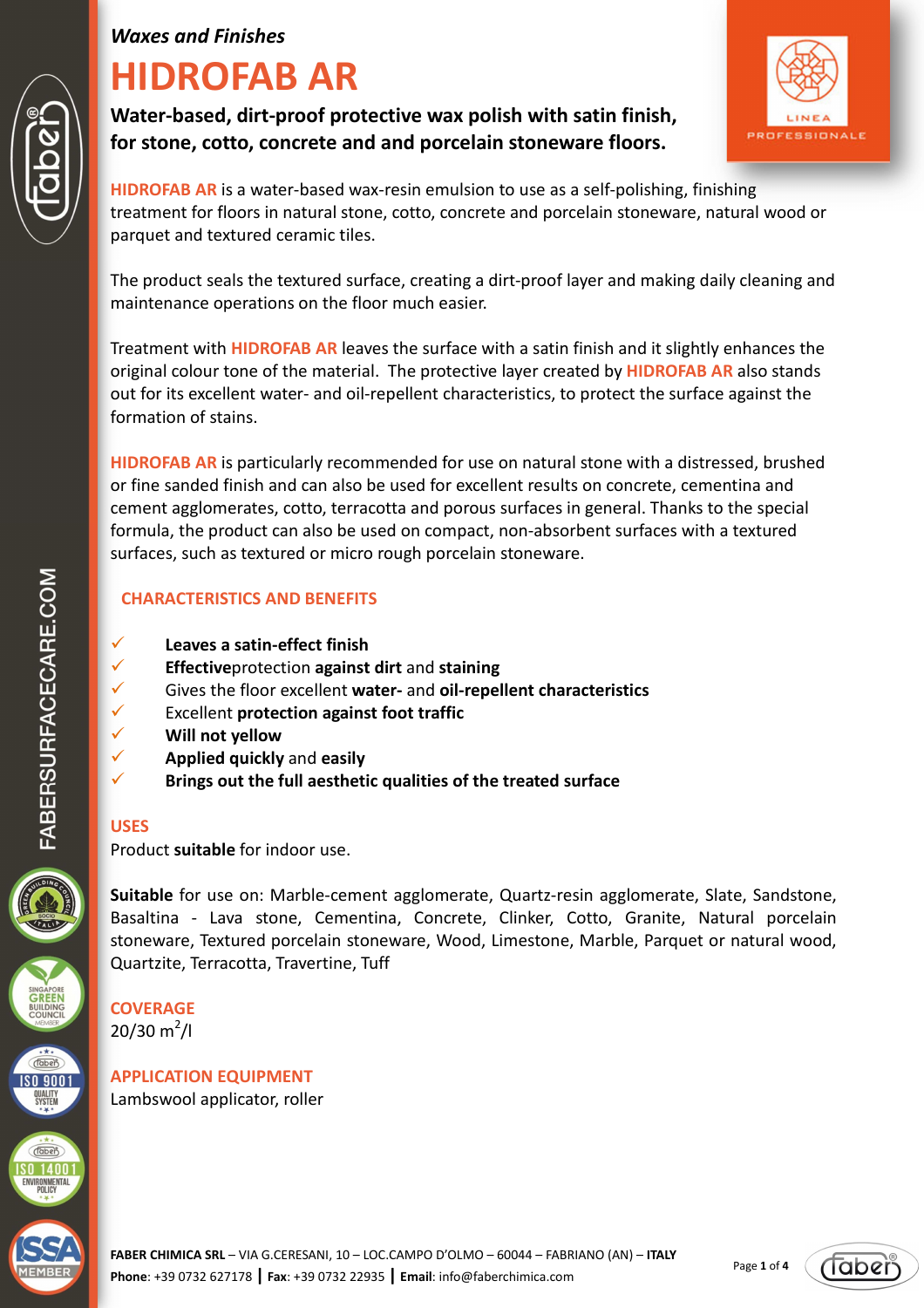*HIDROFAB AR Water-based, dirt-proof protective wax polish with satin finish, for stone, cotto, concrete and and porcelain stoneware floors.* 

# **APPLICATION STEPS**

# *Preparing and cleaning the surface*

- 1. Carefully clean the surface, making sure to remove any dust or dirt present.
- 2. Never apply HIDROFAB AR to wet or damp surfaces.
- 3. Apply HIDROFAB AR to surfaces with a temperature of between +5 and +40°C
- 4. Any adjacent surfaces not being treated with the product must be protected.

When applying to medium-high-absorbency surfaces, we strongly recommend first applying a water-repellent product to act deep down and allow the HIDROFAB AR to catalyse correctly on the surface of the material.

When applying to compact, non-absorbent surfaces such as quartz, ceramic or porcelain stoneware, dilute the product in water, to a ratio of 1:1.

# *Application*

5. Apply an even, abundant coat of product to a clean, dry surface with the preferred tool, making sure to create an even layer to cover the whole surface being treated. We recommend always following the same application direction. Take care not to leave too much product when applying wax and if you note any areas of product build-up, proceed to redistribute it while still working with the product in that specific surface area.

6. If, while applying the wax, you should notice any build-up in an area where the product has already been applied, do not attempt to even out the layer of material: wait for the first layer to cure and then intervene to create a more even finish, as described in point 8.

7. In case of application on particularly absorbent or textured surfaces, it may be necessary to add a second coat of product. Only apply a second coat once the first is perfectly dry. Generally, 2-3 hours are sufficient between one coat and the next. Before applying a second coat, proceed in the same way as for the first. We recommend applying the second coat in a perpendicular direction to that of the first. This will create a "crisscross" application.

8. HIDROFAB AR is a self-polishing wax that once applied, will create an extremely polished effect. In the event you wish to increase the surface shine, it is possible to do so using a traditional mechanical floor polisher with white or lambswool pad. Wait a minimum of 3-4 hours for the wax to cure and then clean the surface dry, polishing until the required surface shine is achieved. Using a mechanical polisher also makes it possible to clean up any flaws created by a build-up of product in a specific surface area, in case of application of two coats of product.

# *Drying time*

The product is fast drying and in any case, no more than 1-2 hours from application.

# *Opening to floor traffic*

The surface can be opened to floor traffic about 4-6 hours after the product has been applied.







**QUALITY**<br>SYSTEM



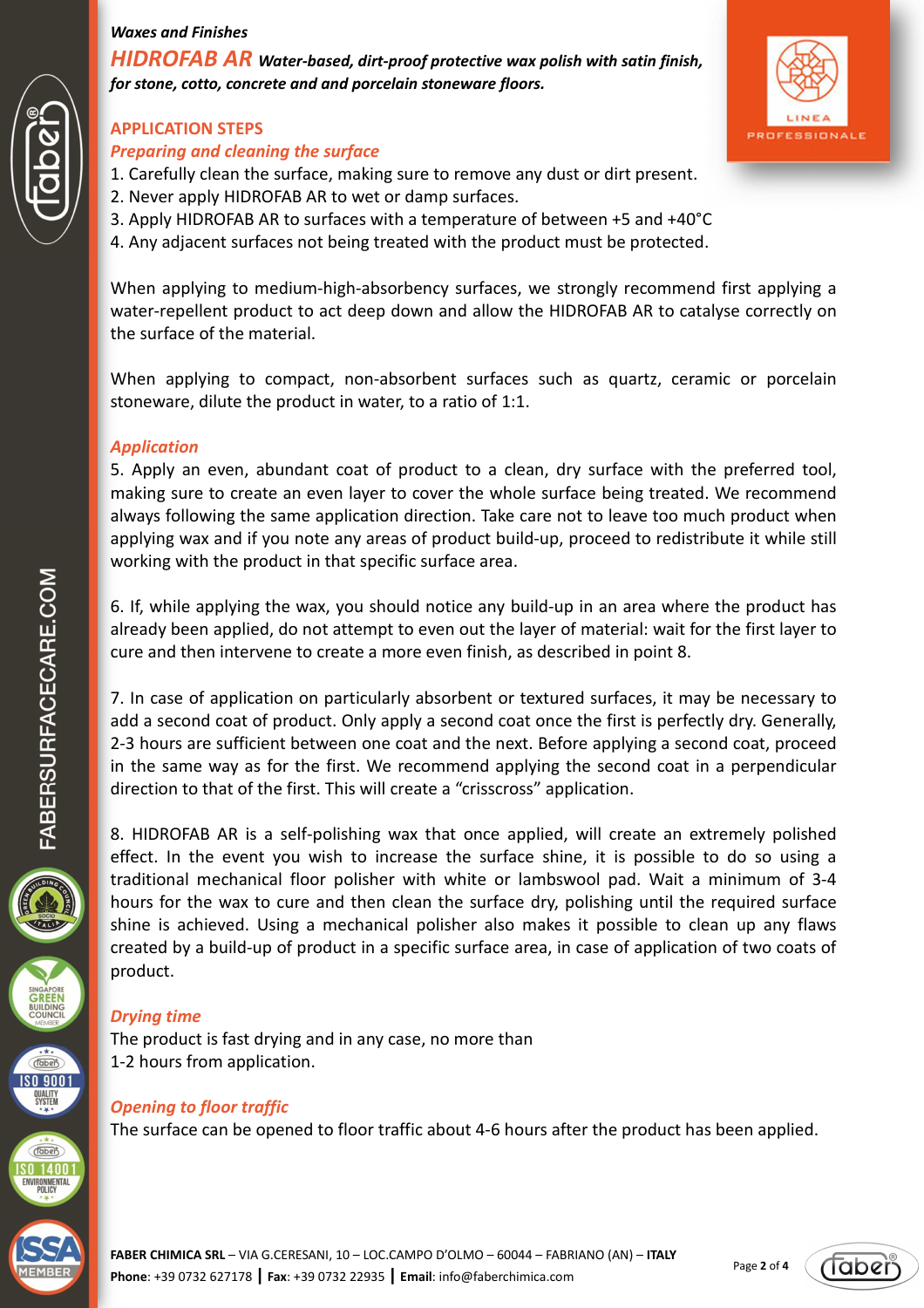*HIDROFAB AR Water-based, dirt-proof protective wax polish with satin finish, for stone, cotto, concrete and and porcelain stoneware floors.* 



#### **COMPLEMENTARY CLEANING AND MAINTENANCE PRODUCTS**

- For routine cleaning of a surface treated with HIDROFAB AR we recommend: NEUGEL or ALGAFLOOR

For regular restoration of surfaces waxed with HIDROFAB AR, we recommend: MANU' or even HIDROFAB AR diluted in water to a ratio of 1:5

- To dewax a surface treated with HIDROFAB AR we recommend: DEC 21 and/or DECERA P

#### **INSTRUCTIONS AND GUIDELINES**

- Never apply the product to wet, damp or overheated surfaces.
- When applying to recently laid or grouted surfaces, wait for the adhesive or grout to cure completely.
- Do not use on outdoor surfaces.
- Before applying the product to the whole surface, it is advisable to test a small, unexposed area or unused piece to check its suitability for use.

#### **EQUIPMENT CLEANING**

At the end of application, the equipment used can be washed using water.

#### **SAFETY**

When applying the product, always use suitable personal protective equipment and carefully follow the instructions on the product safety data sheet.

| PHYSICAL AND TECHNICAL INFORMATION |                   |
|------------------------------------|-------------------|
| Aspect:                            | Liquid            |
| Colour:                            | White             |
| Odour:                             | <b>Odourless</b>  |
| pH:                                | 7-9               |
| Specific Gravity at 20°C:          | $1020 \pm 10$ g/l |

#### **STORAGE**

Keep the container tightly closed and store in a cool, dry place.

# **SHELF LIFE**

24 months in the original, sealed packaging, stored in a cool, dry place.

# **PACKAGING**

- 1 l bottles 12 bottles per box
- 5 l cans 4 cans per box
- 10 l cans loose cans

#### **HAZARD IDENTIFICATION**

This product is not subject to classification according to current standards.







 $\widehat{\text{Table 1}}$ **SO 9001 QUALITY**<br>SYSTEM

*Taben*  $\overline{S0}$  1400 ENVIRONMENTAL